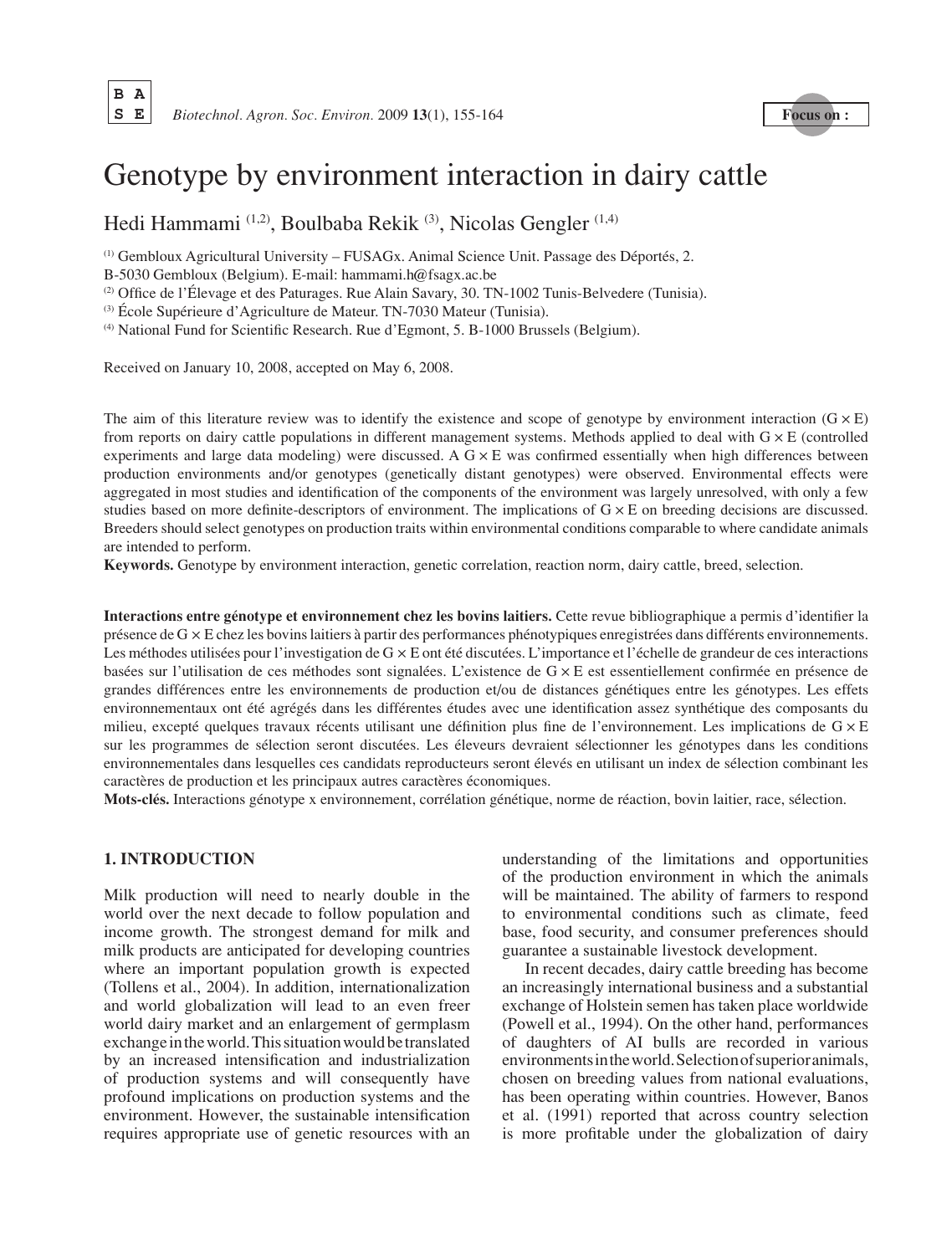industries. Currently, the multiple-trait across country evaluation (MACE) procedure (Schaeffer, 1994) is used by Interbull. This routine evaluation incorporates information on daughters of bulls from different Interbull country members. Then, genetic correlations between countries are estimated from common bulls and three-quarter sibs that have progeny in multiple countries. The international bull breeding values can then be converted to national scales. Thus, using the international evaluation, foreign bulls can be reliably selected for national use. Lohuis et al. (1998) estimated that the global selection can increase rates of genetic response by up to 17% compared to within-country selection.

In the absence of genotype by environment interaction  $(G \times E)$ , the expected genetic correlation across environments is one. Cooper et al. (1994) reported that only when the genetic correlation among environments is less than one does the  $G \times E$  impede response to selection. With the current international genetic evaluation of bulls (Interbull), the national trait measures are viewed as different traits depending on the location of herds and using the country member borders as the criterion for differing among environments. Such procedures are ignoring the differences between herds in the same country especially in large countries. It also ignores the similarities between many herds within and between countries (Weigel et al., 2000; Fikse et al., 2003; Zwald et al., 2003a).

Tropical and developing countries often rely on exotic germplasm for breeding purposes. They however have climatic conditions, production systems, and markets different from those where animals were evaluated. Thus, the  $G \times E$  can cause a reduced efficiency of their genetic improvement programs. The investigation of  $G \times E$  in order to thwart this fact was limited and concerned mainly large populations in the northern hemisphere and in a few tropical countries.

The objective of this paper was to review methods used to study  $G \times E$ , to assess the importance of  $G \times E$ , and to determine its effect on the efficiency on selection programs.

## **2. GENOTYPE BY ENVIRONMENT INTERACTION: DEFINITION AND THEORY**

 $G \times E$  occurs when performances of different genotypes are not equally affected by different environments (Falconer, 1952). The ability of living organisms (plants or animals) to alter the phenotype in response to changes in the environment is known as phenotypic plasticity or environmental sensitivity (Falconer et al., 1996). When the same genotypes develop different phenotypes in different environments, then there is  $G \times E$ . When the differences between genotypes vary between environments without changes in their ranking there is scaling effect (**Figure 1**). However, if the genotypes rank differently in different environment, the effect of G × E is re-ranking of individuals (**Figure 2**).  $G \times E$  is of less importance if only scaling effect is obtained because the best selected individuals in one environment would still perform the best in other environments.



**Figure 1.** Scaling effect for milk solids yield in high genetic merit ( $O$ ) and low genetic merit ( $\square$ ) dairy cattle in systems with a low or high concentrate feeding level — *Effet d'échelle pour la quantité de lait chez des bovins laitiers avec haut potentiel génétique (*°*) et bas potentiel génétique*   $(\Box)$  dans un système d'alimentation à haut ou bas niveau de *concentré* **(**Fulkerson et al., 2000).



**Figure 2.** Re-ranking for milk solids yield in New Zealand Holstein Friesian (O) and North American Holstein Friesian  $(\Box)$  dairy cattle in a pasture-based or total mixed ration (TMR) system in early lactation — *Reclassement pour la quantité solide de lait observée chez les vaches primipares Holstein Néo-Zélandaises* (○*) et Nord Américaines* (□) *alimentées en pâturage ou au moyen d'une ration mélangée (TMR)* (Kolver et al., 2002).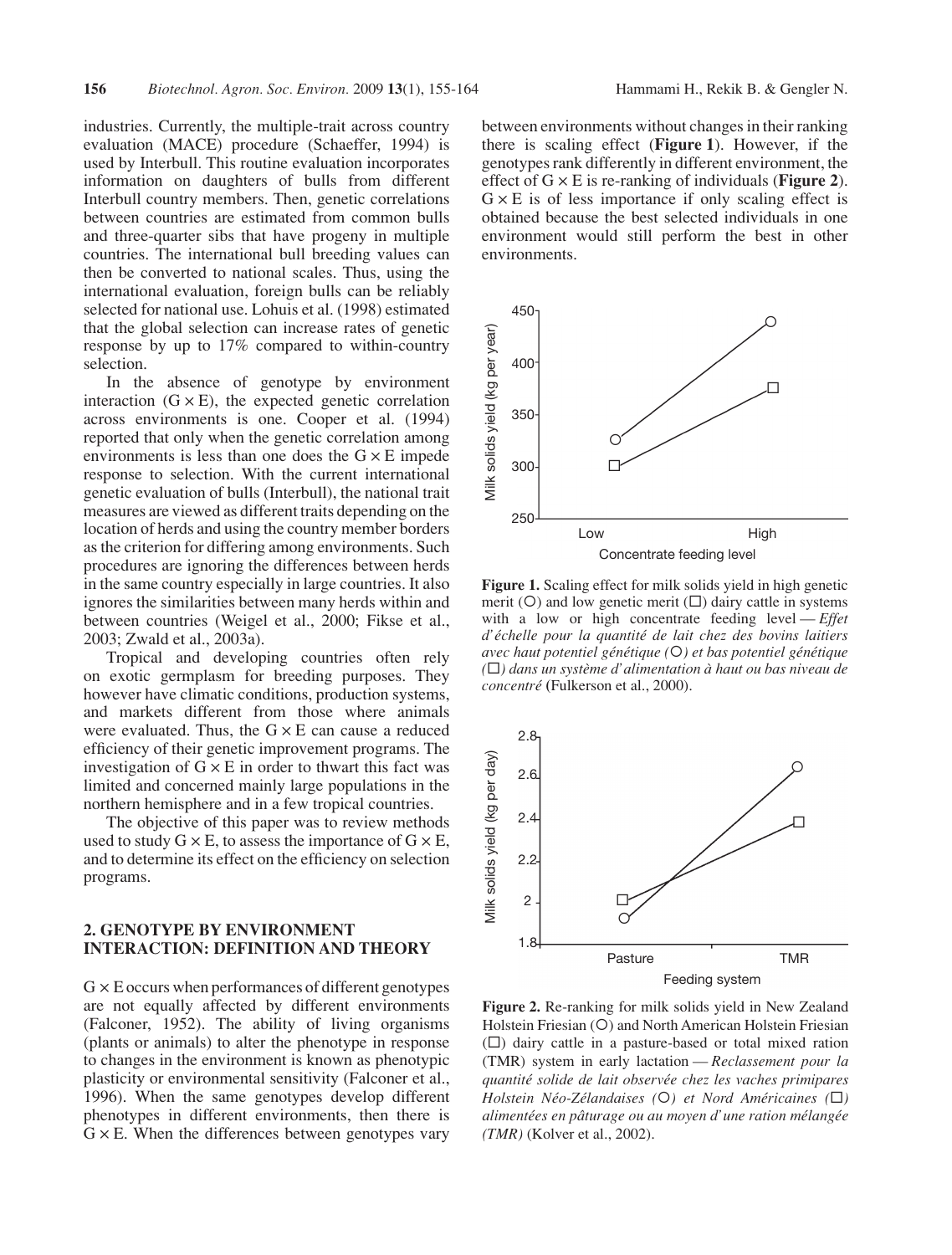Genotype by environment interaction in dairy cattle **157**

The choice of environment or genotype characterization depends on the aim of each study. Genotype can refer to a genotypic unit (breeds, crossbreds, individuals), but also to a genotypic value (individuals with certain phenotypic or genotypic performances, QTLs, genes). In the same way, environments could be defined as a unit (herd, region, country, etc.), but also as a continuous value (temperature, rainfall, concentrate, feeding level, etc.). Lin et al. (2002) reported that genotype could be classified into three levels in combination with the environment:

- breed by environment interaction (between-breed interaction),
- individual by environment interaction (within-breed interaction),
- gene by environment interaction (within-individual interaction).

The usual elementary unit for definition of environment in dairy cattle is the herd. Using individual characteristics of each herd as a different environment will lead to great difficulties in comparing different environments. Grouping herds according to their environmental similarities can be an alternative, but availability and accuracy of  $G \times E$  determinism will depend on the "robustness" of the criterion used for their clustering. In the literature, these characteristics varied from a global, specific, to more detailed definition. Environments have been defined both as between countries with large climatic differences (Stanton et al., 1991; Cienfuegos-Rivas et al., 1999; Costa et al., 2000; Rekaya et al., 2001) as well as within country (Carabaño et al., 1990; König et al., 2005; Gernand et al., 2007). Specific characteristics that have been examined include average herd level, herd size, feeding systems and levels, management, and housing systems (Hill et al., 1983; Cromie et al., 1998; Pryce et al., 1999; Boettcher et al., 2003; Fatehi et al., 2003; Hayes et al., 2003; Nauta et al., 2006). A more limited herd environment characterization based on fine-definite environment descriptors applying canonical correspondence analysis, factor analysis, or principal component analysis, were recently introduced. This approach allows clustering of herds based on fine-definite farm characteristics and might be more efficient and realistic (Weigel et al., 2001; Zwald et al., 2003b; Windig et al., 2005; Haskell et al., 2007).

The relationship between variations of the phenotypic expression of a genotype under continuous value of the environment is often shown as a reaction norm (Kolmodin et al., 2002). In that case, the phenotypic expression of a genotype is viewed as a function of an environmental parameter (temperature, concentrate). If phenotypes change gradually or continuously over an environment gradient, the reaction approach is appropriate (de Jong, 1995). Plastic genotypes are known by highly variable phenotypes across environments, whereas robust or stable genotypes are known by relatively constant phenotypes across environments (de Jong et al., 2002). When genotypes have significant differences between the quantitative measures of the phenotypic plasticity, then there is a  $G \times E$  interaction. Differences in the phenotypic plasticity could be explained by the fact that some alleles may only be expressed in some specific environment. Favorable genes in some environments may become unfavorable under other environment conditions. Via et al. (1995) recognize that gene regulation may change depending on the environment.

# **3. MEASURES OF GENOTYPE BY ENVIRONMENT INTERACTION**

To study  $G \times E$ , records on both the genotype and the environment are required. The performance of a genotype (i.e. cow) cannot be recorded simultaneously in more than one environment (i.e. countries or regions). Because of the extensive use of AI in the dairy industries, daughters of the same sire are spread in different herds around the world. Nevertheless, performances are obtained according to milk recording schemes based on "universal" guidelines. Information on the environment in which the record was taken are still less "detailed". To overcome the lack of detailed information obtained from routine milk recording data,  $G \times E$  measure can be based on experiments. A compromise between costs, availability of data, and experimental unit scale should be taken into account.

## **3.1. Controlled experiments**

The most reported experimental studies investigating the existence of  $G \times E$  in dairy cattle have taken place in experimental farms in The Netherlands, Australia, Ireland, and New Zealand. The genotype was generally defined as a different strain of Holstein-Friesian and compromised specific groups based on the level of genetic merit. Environments were usually defined based on differences in feeding level and system. Experimental designs and protocols involved hundreds of animals. Published results on the lack or existence of G × E concerned milk production (Veerkamp et al., 1995; Kolver et al., 2002; Beerda et al., 2007), body score condition (Veerkamp et al., 1994; Horan et al., 2005; McCarthy et al., 2007a), body dimensions, body weights and puberty (Macdonald et al., 2007), health, fertility (Pryce et al., 1999; Ouweltjes et al., 2007), and energy balance (Berry et al., 2007; Beerda et al., 2007). Most of these studies used differences in coefficients from regressing phenotypic performances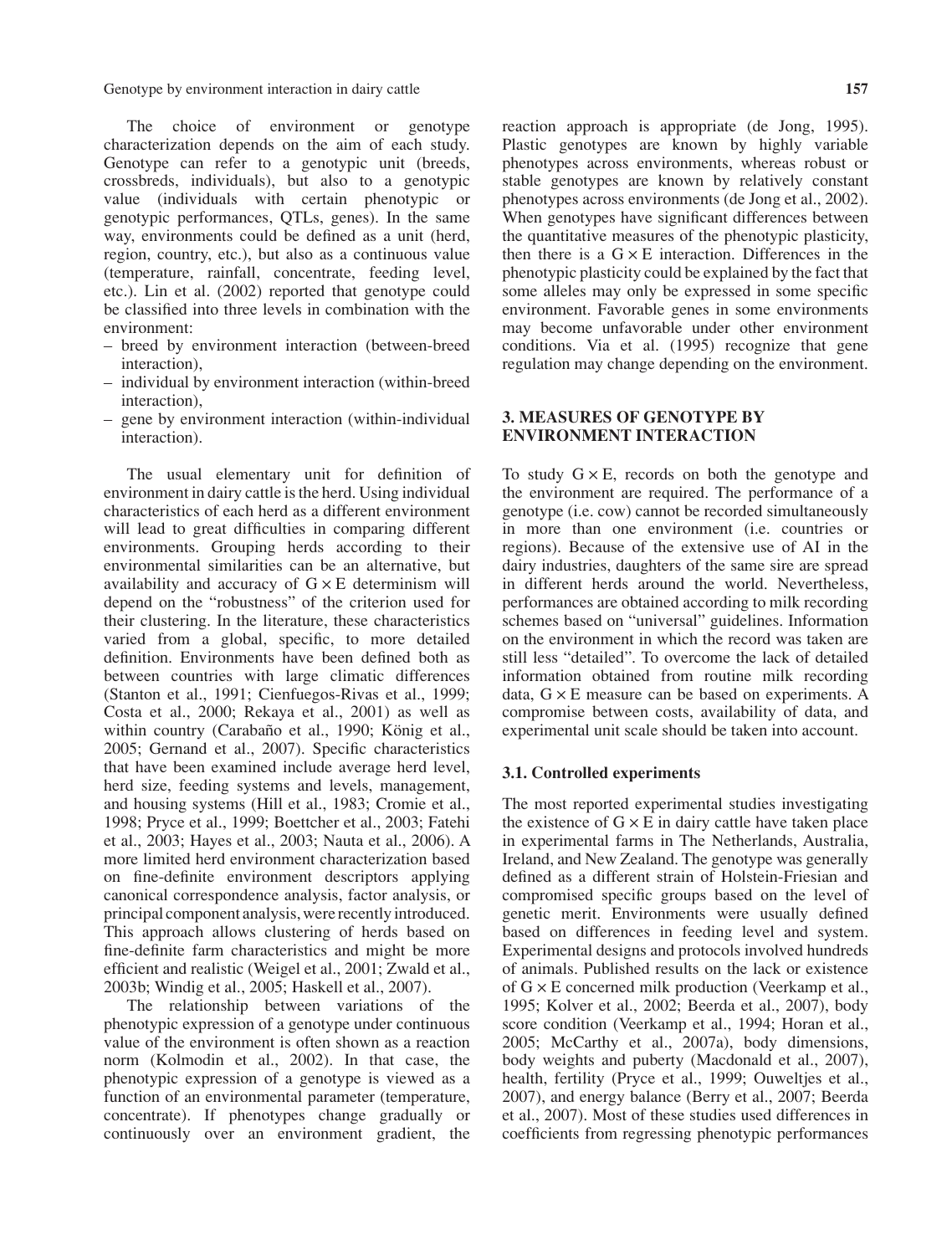on environments as indicators of  $G \times E$ . In general, using experimental herds is expensive but more illustrative. On the other hand, results ought to be viewed as representing a genetic group "strain" and should be cautiously extrapolated out to the general population.

#### **3.2. Modeling genetic variation**

There are three main methods used for estimating  $G \times E$ : interaction model, character state model, and reaction norm model. These models can be viewed as an extension of the simple and traditional genetic model for quantitative traits in which the phenotype (P) is considered as the sum of only independent genetic (G) and environmental effects (E)  $[P = G + E]$ (Falconer et al., 1996).

The interaction model represents an extension of the traditional genetic model by an inclusion of the random interaction of genotype and environment and thus  $P = G + E + G \times E$ . The most famous application is the use of the sire x herd interaction (Van der Werf et al., 1991; Dimov et al., 1995). With unbalanced data and in the presence of heterogeneity of variances among environments (herds), the interaction interpretation is difficult when applying this model (Dickerson, 1962). The sire x herd method permits a global description of the effect without allowing individual variations. In addition, the genetic additive relationships among sires are not considered in the estimation of  $G \times E$  which is only an additional environmental effect.

Genes may show different expressions under different environments. Falconer (1952) described the expression of a trait in different environments as different characters, or "character states". Thus, the performance of animals in different environments should be regarded as separate traits. Therefore, with the character state model, the genetic correlation between the same types of performance but measured in different environments is used to measure the  $G \times E$ . The animal breeding analogy with the character state model is the multi-trait model, where performances in different environments are regarded as different and genetically correlated traits. With the character state model, the total additive genetic variance of the plastic trait among environments can be partitioned into the genetic variances of the character states within each environment and the genetic covariance between environments. The later is related to the  $G \times E$  variance (de Jong et al., 2002). When only two environments are studied, a bivariate analysis is the method for estimating genetic correlation. If more than two environments are involved, a multivariate analysis is applied and genetic correlation can be estimated for any pairs of environment combinations. A well-known application of the character state model is the estimation of bulls' breeding values by Interbull using the Multiple Across Country Evaluation (MACE). Each country is considered as a different environment and the correlation between all pairs of country combinations is estimated. The character state model is known by the flexibility of its variance-covariance structure. However, the number of environments should be kept limited to meet computation requirements and convergence limitations. Moreover, this model is restricted to discrete environments and requires their classification into groups. The accuracy of correlation estimates between environments depends on the best representation of these groups. Clustering methods can be used to group environments with reference to major environments descriptors (e.g. Weigel et al., 2000; Zwald et al., 2003b; Haskell et al., 2007).

The reaction norm model was recently introduced to study  $G \times E$  in animal breeding. This model expresses the phenotype as a polynomial function of the environmental value, where the polynomial coefficients are assumed to be under genetic influence (de Jong, 1995). The reaction norm model is efficient when phenotypes vary continually or gradually over an environmental gradient. It has an analogy with the random regression model, which could explain the recent introduction of the reaction norm model that originates from evolutionary biology in the beginning of the 19<sup>th</sup> century (Woltereck, 1909), in animal breeding (Strandberg et al., 2000; Calus et al., 2002; Kolmodin et al., 2002). With reaction norm model, covariance functions (Kirkpatrick et al., 1989) are used to model genetic effects over the environmental gradient changes. Breeding values for the coefficients of the function describing the reaction norm and the (co)variances of those coefficients are also estimated. The grouping of environments can be avoided when applying reaction norm model. In addition, the latter model can better explain differences among genotypes in response to external environment parameters (i.e. temperature, humidity). Studies of heat stress and genetic variation in heat tolerance (Ravagnolo et al., 2000; 2002; Bohmanova et al., 2007) are relevant examples.

Mulder (2007) gave a comprehensive review of advantages and disadvantages of models dealing with G x E reported in the literature. The author presented six criteria for using a scoring scale for model comparison (**Table 1**). The best scored models were the multi-trait and the reaction normal model. de Jong (1995) stated that the reaction norm model is more appropriate for the study of graded responses in continuous environments, whereas the character state model (multi-trait model) is most appropriate to model discrete responses to discrete environments.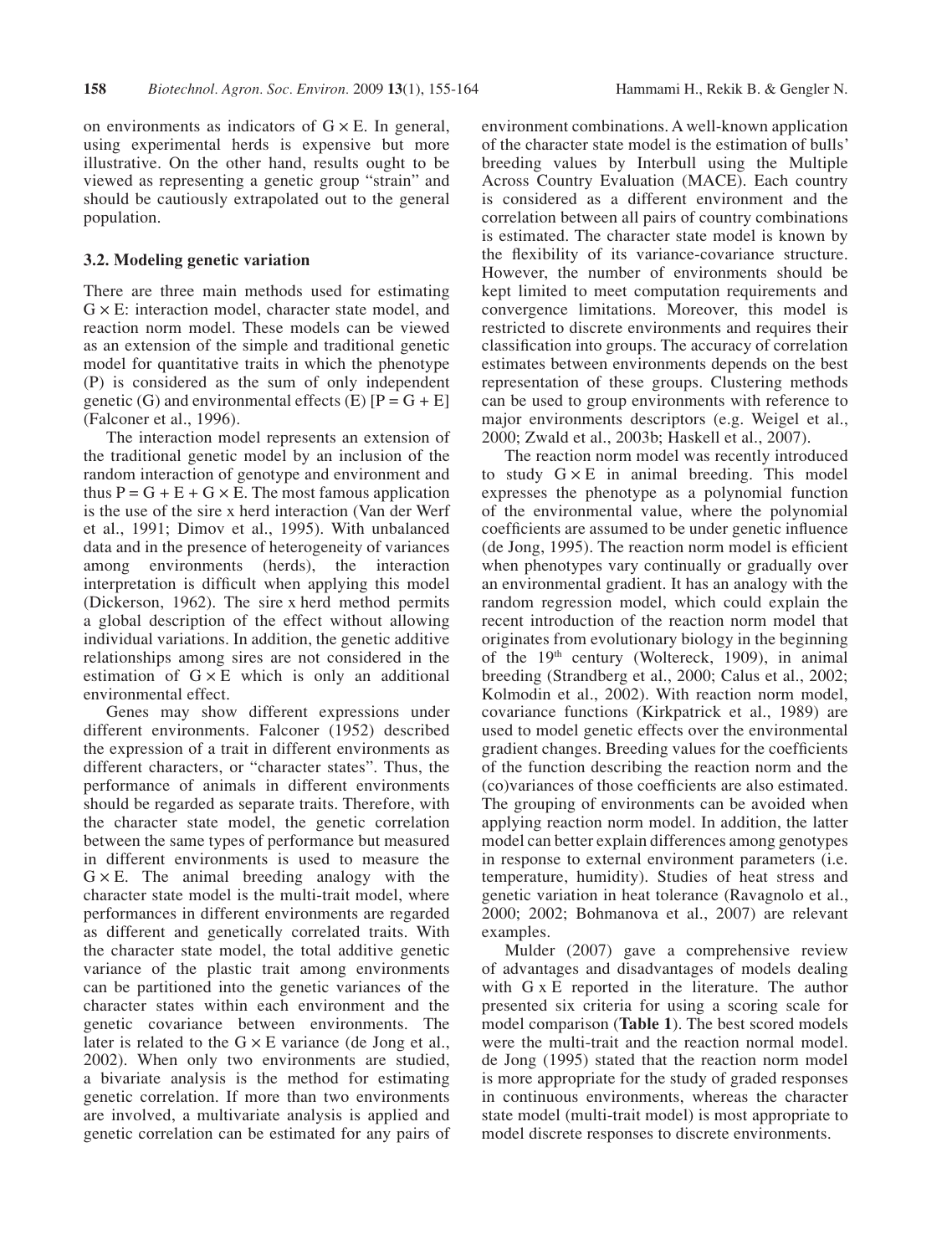| <b>Criterion</b>                           | <b>Models</b>            |                          |                               |  |
|--------------------------------------------|--------------------------|--------------------------|-------------------------------|--|
|                                            | <b>Interaction model</b> | <b>Multi-trait model</b> | <b>Reaction</b><br>norm model |  |
| Nature of environmental scale              | Class                    | Class                    | Continuous                    |  |
| Estimation of $G \times E$                 | $0/-$                    |                          |                               |  |
| Flexibility variance-covariance structure  |                          |                          |                               |  |
| Predictability of phenotype                |                          |                          |                               |  |
| Biological interpretation of $G \times E$  |                          | $0/$ +                   |                               |  |
| Genetic interpretation of $G \times E$     |                          |                          |                               |  |
| Selection on macro-environmental sensivity |                          | 0/+                      |                               |  |

**Table 1.** Comparison of models for G × E between macro-environments — *Comparaison des modèles d'estimation des interactions génotype x environnements* (Mulder, 2007).

**+**: best model — *meilleur modèle*; -: worst model — *pire modèle*; 0: model in between — *modèle intermédiaire***.**

## **4. GENOTYPE BY ENVIRONMENT INTERACTION IN DAIRY CATTLE**

Experiments on dairy cattle reported in the literature dealt mainly with genotype by feeding level and system interactions. Two different diets varying in the dry matter proportion of concentrates, brewers' grains and silage were fed to a herd of two genetically distinct groups based on merit (Veerkamp et al., 1994; Pryce et al., 1999). In general, the  $G \times E$  interaction exhibited was mostly a scaling effect and there was no significant interaction between diets and lines. In contrast, Veerkamp et al. (1994) reported significantly different regression coefficients of body score condition on pedigree index for fat and protein yield between the two diets. McCarthy et al. (2007a) studied the effect of three Holstein-Friesian strains (high production North American, high durability North American, and New Zealand Holstein-Friesian) and feeding system (high grass allowance feed system, increased stocking rate system, and increased concentrate supplementation) on body weight and body condition score. These authors found that the New Zealand strain remains the most suitable to low cost grass-based system, a predominant system in Ireland. Their study extended previous results found on a subset of the same data and confirmed significant effects of strain of Holstein-Friesian and feed system on reproduction performance (Horan et al., 2004), milk production (Horan et al., 2005), grass dry matter intake (Horan et al., 2006), and somatic cell scores (McCarthy et al., 2007b). All these studies reported important strain by environment interactions. Cows of New Zealand origin produced less milk than North American ones, but had better reproductive performances. Kolver et al. (2002) reported also a re-ranking of New Zealand and North-American genotypes between grazing and mixed ration. Macdonald et al. (2007) compared growth parameters between three different strains of Holstein-Friesian cows grazed on pasture in New Zealand. They concluded that differences in growth parameters and puberty exist among the different genetic strains studied when grazed on pasture.

In more comprehensive studies (large scale studies), the number of factors differing across environments is large compared to controlled experiments. This is the case in large countries with diverse climatic conditions and production systems. Within country analyses of  $G \times E$  have been based on modeling data using essentially multi-trait models. Correlations between different environments were used to estimate  $G \times E$  interactions. König et al. (2005) summarized correlations obtained on intra country analyses for milk traits in temperate countries. Stratification of herds varied by study and was based on: within herdyear mean for mature equivalent milk yield (Castillo-Juárez et al., 2000; Ceron-Munoz et al., 2004), within herd-year standard deviation for mature equivalent milk yield (Raffrenato et al., 2003), regions (Carabaño et al., 1990; Rekaya et al., 2003; König et al., 2005), production level (Calus et al., 2002; Kolmodin et al., 2002), herd size (Gernand et al., 2007), test-day production levels (Veerkamp et al., 1998; Hayes et al., 2003), feeding regimes (Cromie et al., 1998; Boettcher et al., 2003; Fatehi et al., 2003). Estimates of genetic correlations between environments as defined above were high  $(> 0.80)$  showing little or no evidence for strong  $G \times E$ . Almost all the within-country analyses reported only a scaling effect for milk yield with large heterogeneity of variances and in some case heterogeneity of heritability estimates was observed. For example, Boettcher et al. (2003) reported a scaling effect for milk yield with the largest genetic variance and heritability obtained in the conventional systems. The latter authors concluded a lack of presence of  $G \times E$  between grazing and conventional management systems. In consequence, they reported that selection of sires on grazing systems can be accurate using the national breeding values applied for conventional systems.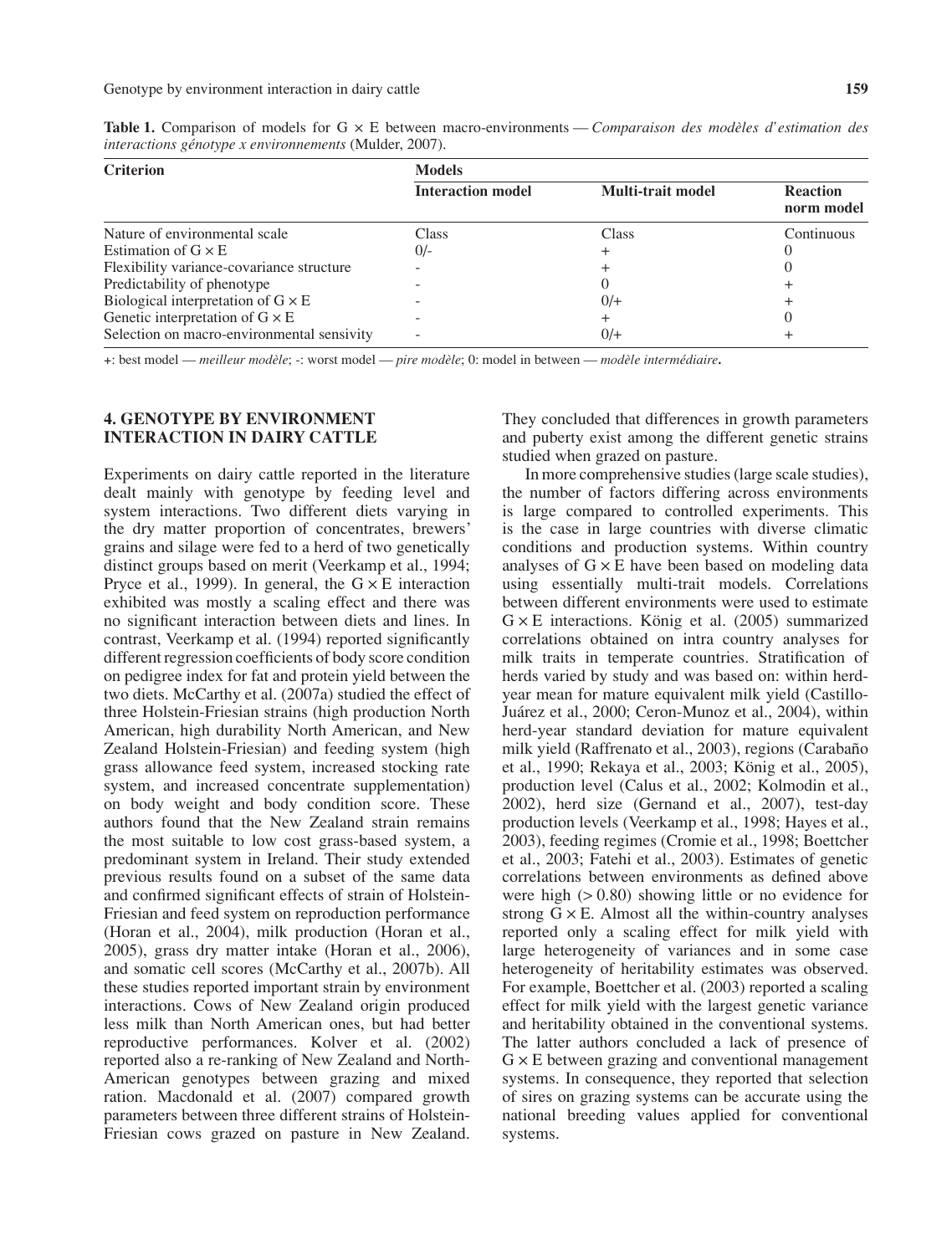Most of the across-country analyses estimated genetic parameters of traits for each environment studied. However, relationships between traits may also differ by environment. Thus, selection for high production in one environment may lead to different changes in correlated traits under different environments. To avoid this problem, the best way will be to model the relationship between several traits between different environments (Oseni et al., 2004). Recently  $G \times E$  has been observed for the association of milk yield with protein, fat yield and somatic cell score (Castillo-Juárez et al., 2000; Raffrenato et al., 2003), milk yield with fitness traits (Castillo-Juárez et al., 2000; Windig et al., 2005; Beerda et al., 2007), milk yield with age at first calving (Ruiz-Sánchez et al., 2007). Castillo-Juárez et al. (2000) reported changes in correlations between milk production and somatic cell score and conception rate with specific environments. These correlations were small between pairs of traits in favorable environments and were high in less favorable environments. These authors suggested that an improvement of the management in low environments can reduce the unfavorable correlation found between milk yield and somatic cell score and conception rate.

The use of germplasm selected in regions with differing climatic conditions and production systems (Bondoc et al., 1989) may result in  $G \times E$  that could reduce the efficiency of genetic improvement programs in the area where animals will produce. König et al. (2005) summarized genetic correlations for production traits estimated between countries reported in most studies investigating G × E (**Table 2**). Genetic correlations between the northern hemisphere group (Canada, USA, and Western Europe) ranged between 0.85 and 0.90 (Fikse et al., 2003). Genetic correlations of less than 0.8 were found between North and South America (Stanton et al., 1991; Cienfuegos-Rivas et al., 1999; Costa et al., 2000; Ceron-Munoz et al., 2004) and between some eastern European countries (Rekaya et al., 2001). Low genetic correlations were obtained between countries that differ considerably in climate, management, and production system. Genetic correlation between Mexico and USA was 0.63 (Cienfuegos-Rivas et al., 1999) and 0.49 between Kenya and the United Kingdom (Ojango et al., 2002). Most of these studies pointed out the existence of a scaling effect of  $G \times E$ , where response to selection was smaller in low input environments than in high input ones. Selection responses to the use of selected US Holstein sires for milk production in Latin America were estimated to range from 53% to 78% of the response observed in the USA (Stanton et al., 1991). In Kenya, the response to selection based on UK breeding values was only 44% (Ojango et al., 2002).

In a more comprehensive study on across-country analyses, Weigel et al. (2001) found high genetic correlations (> 0.80) between milk yields across 17 Interbull country members. Estimates reported were higher than 0.90 between countries with predominantly grazing systems (i.e. Ireland, Australia, New Zealand). Correlations were also greater than 0.91 between countries with high milk production (US, Canada, Belgium, The Netherlands, and Italy). Correlations between remaining Interbull members ranged between 0.8 and 0.9.

# **5. IMPLICATIONS OF GENOTYPE BY ENVIRONMENT INTERACTION IN DAIRY CATTLE**

Regardless of the approach applied, the scaling effect of  $G \times E$  was frequently reported. However, some studies did report the re-ranking effect (Carabaño et al., 1989; Cienfuegos-Rivas et al., 1999; Kolver et al., 2002). In case of scaling effect, animals will maintain their ranking among environments but only differences in the magnitude of breeding values are observed. Pre-adjustment in the data (Wiggans et al., 1991) or correction in the evaluation model (Meuwissen et al., 1996) are able to absorb the scaling effect, and thus the  $G \times E$  is taken perfectly into account with no consequences on selection decisions. However, weights on traits within a composite index have to be defined with care when a scaling exists for some of these traits (Charagu et al., 1998). In contrast, when re-ranking occurs, superior individuals in one environment will be inferior in other environments. In this case, breeding organizations should face the problem of how to optimize the breeding program to respond to multiple environment requirements. When  $G \times E$  exists and the environment is under the control of the breeders (i.e. genotype by ration or genetic by housing interaction), it would be easier for breeders to modify the environment to allow optimum expression of the genotype. However, when environments are beyond the breeders' control, they have to choose the genotypes able to adapt to those environments. One way to accomplish this is the selection of a specific genotype for each environment. This strategy would achieve an optimum response for each environment and help maintain genetic diversity. However, it remains very costly and time consuming to have environment specific genotypes. Furthermore, under these conditions inbreeding may rise and a decline of selection response could be observed. Selection of a trait in one environment with the goal for improving the same trait in other environment known as indirect selection can also be viewed as one of the breeding strategies to address the re-ranking. The efficiency of this selection will depend on the magnitude of the genetic correlation between the two environments and the heritability of the trait in each of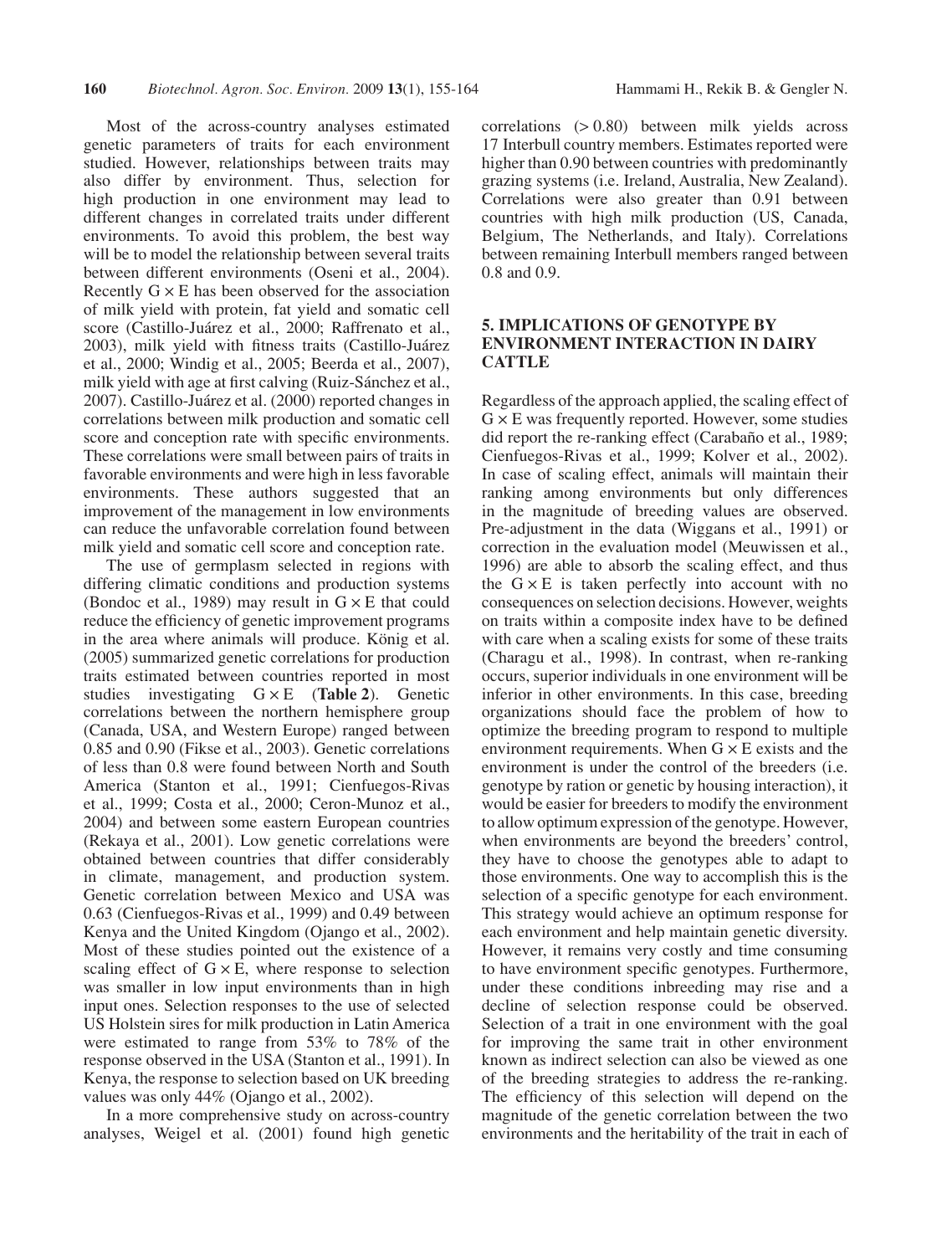**Table 2.** Genetic correlations for production traits between countries — *Corrélations génétiques entre différents pays pour la quantité de lait* (König et al., 2005).

| <b>Reference</b>              | Breed <sup>1</sup>                   | <b>Milk trait</b> | <b>Country 1</b>                                                                                           | <b>Country 2</b>                                                                                                                 | <b>Genetic correlation</b>                                   |
|-------------------------------|--------------------------------------|-------------------|------------------------------------------------------------------------------------------------------------|----------------------------------------------------------------------------------------------------------------------------------|--------------------------------------------------------------|
| Carabaño et al., 1989         | <b>HOL</b>                           | $305-d$           | Spain                                                                                                      | <b>US</b>                                                                                                                        | 0.82                                                         |
| Stanton et al., 1991          | <b>HOL</b>                           | $305-d$           | <b>US</b><br><b>US</b><br><b>US</b><br><b>US</b><br><b>US</b>                                              | Latin America <sup>4</sup><br>Latin America<br>Latin America <sup>5</sup><br>Colombia<br>Mexico                                  | 0.82<br>0.91<br>0.89<br>0.78<br>0.90                         |
| Charagu et al., 1998          | HOL <sup>2</sup><br>HOL <sup>3</sup> | BV,<br>milk       | Canada<br>Canada                                                                                           | New Zealand<br>New Zealand                                                                                                       | 0.29<br>0.25                                                 |
| Cienfuegos-Rivas et al., 1999 | <b>HOL</b>                           | $305-d$           | <b>US</b><br><b>US</b><br><b>US</b><br>$US^5$<br>US <sup>5</sup><br>US <sup>5</sup>                        | Mexico <sup>4</sup><br>Mexico<br>Mexico <sup>5</sup><br>Mexico <sup>4</sup><br>Mexico<br>Mexico <sup>5</sup>                     | 0.60<br>0.63<br>0.71<br>0.72<br>0.69<br>0.93                 |
| Costa et al., 2000            | <b>HOL</b>                           | $305-d$           | <b>US</b><br><b>US</b><br><b>US</b><br>US <sup>4</sup><br>US <sup>4</sup><br>$US^5$                        | Brasil <sup>4</sup><br><b>Brasil</b><br>Brasil <sup>5</sup><br>Brasil <sup>4</sup><br>Brasil <sup>5</sup><br>Brasil <sup>5</sup> | 0.79<br>0.85<br>0.87<br>0.72<br>0.86<br>0.88                 |
| Rekaya et al., 2001           | <b>HOL</b>                           | $305-d$           | Estonia<br>Austria<br>Austria<br>Estonia<br>Switzerland<br>Czech Republic<br>Switzerland<br>Czech Republic | <b>Israel</b><br><b>Israel</b><br>Estonia<br>Finland<br><b>Israel</b><br>Finland<br>Estonia<br>Estonia                           | 0.74<br>0.74<br>0.79<br>0.84<br>0.83<br>0.82<br>0.83<br>0.75 |
| Ojango et al., 2002           | <b>HOL</b>                           | $305-d$           | Kenya                                                                                                      | United Kingdom                                                                                                                   | 0.49                                                         |
| Fikse et al., 2003            | <b>GUE</b>                           | $305-d$           | Australia<br>Australia<br>Australia<br>Canada<br>Canada<br><b>US</b>                                       | Canada<br><b>US</b><br>South Africa<br><b>US</b><br>South Africa<br>South Africa                                                 | 0.90<br>0.87<br>0.87<br>0.87<br>0.78<br>0.86                 |
| Ceron-Munoz et al., 2004      | <b>HOL</b>                           | $305-d$           | Brazil <sup>4</sup><br>Brazil <sup>5</sup><br>Brazil <sup>4</sup><br>Brazil <sup>5</sup>                   | Colombia <sup>4</sup><br>Colombia <sup>5</sup><br>Colombia <sup>5</sup><br>Colombia <sup>4</sup>                                 | 0.72<br>0.81<br>0.77<br>0.73                                 |

<sup>1</sup>HOL: Holstein; GUE: Guernsey; <sup>2</sup>HOL: Canadian Holstein; <sup>3</sup>HOL: New Zealand Holstein; <sup>4</sup>Data set include herds with low herd year standard deviation — *Données incluant les troupeaux avec le bas niveau de l'écart-type troupeau-année*; <sup>5</sup> Data set include herds with high herd year standard deviation — *Données incluant les troupeaux avec le haut niveau de l'écart-type troupeau-année***.**

the two environments. Togashi et al. (2001a) reported that when sire by country interaction exists, selection of candidate animals in the country with the highest genetic variance should be more effective than selection in the country with the lowest genetic variance. Togashi et al. (2001b) also reported that when  $G \times E$  interaction is important, an international optimum index becomes more efficient than a within country index as a means to select candidate animals. When considering only sire selection, James (1961) reported that when genetic correlation among two environments was greater than 0.70, testing progeny in both environments and applying a unique index selection were more appropriate than applying separate selection following testing in both environments or selecting and testing in only one of the two environments. Mulder (2007) concluded that a single breeding program with progeny test bulls in both environments was more appropriate when the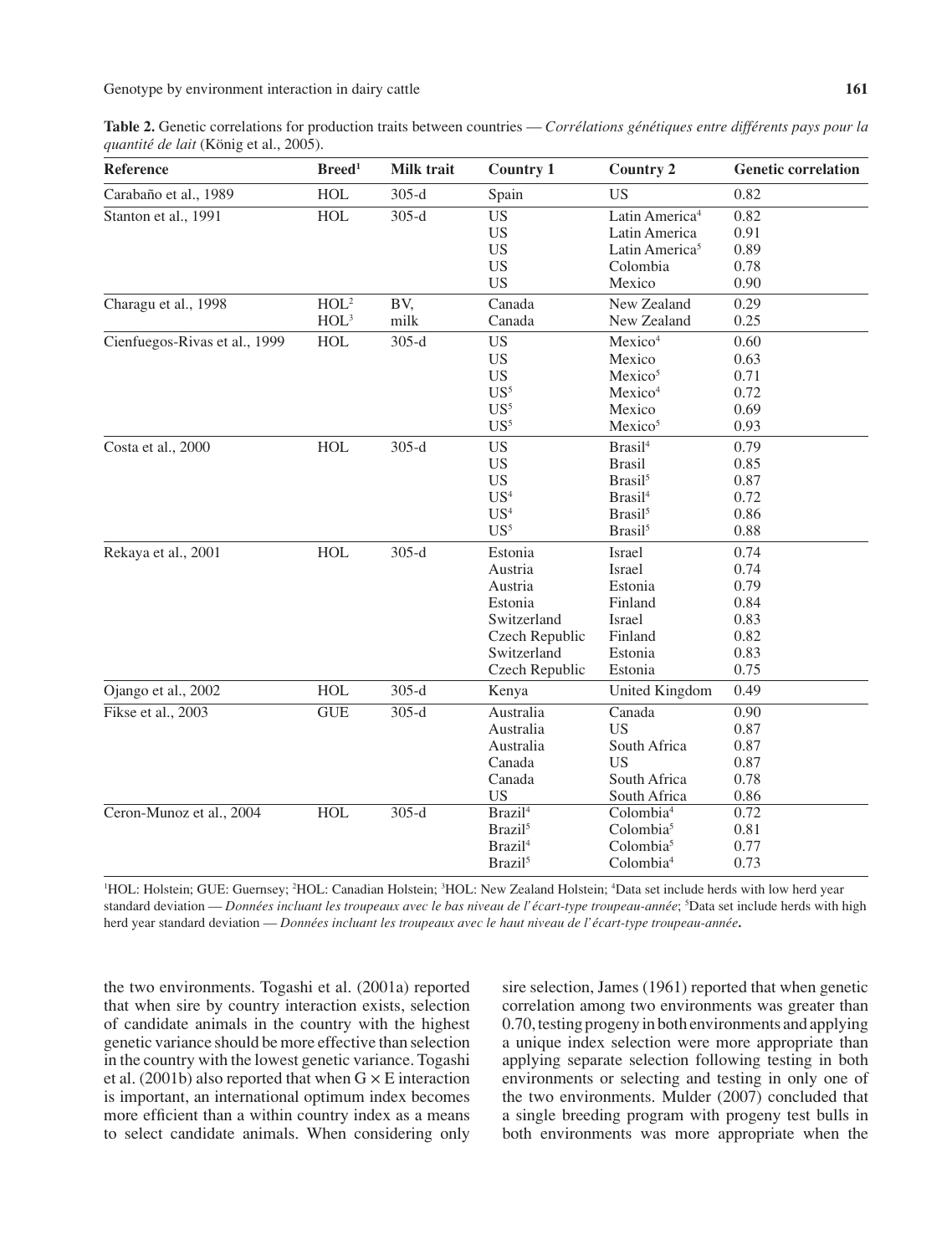genetic correlation was higher than 0.60. In contrast, when the genetic correlation was less than or equal to 0.60, it was more opportune to have a specific breeding program and progeny testing in each environment.

## **6. CONCLUSION**

This review highlights the importance of  $G \times E$  in dairy cattle at the animal and breeding programs levels. Estimates of  $G \times E$  interaction investigated on controlled experiments were low to zero. Advances in statistical modeling of large data sets have allowed good estimates of genetic correlations and heritability of traits in the discrete and the continuous environments. However, difficulties came from the "real" identification of environmental effects. Nevertheless, recent works showed good alternatives based on clustering of environments on "best-definite" descriptors. Practically, all analyses were undertaken in temperate areas with some few investigations between tropical and temperate countries. Evidence on the existence of  $G \times E$  within or between countries was not clear in some cases. Many studies reported only scaling effects and a few of them reported re-ranking effects. But, nearly all these studies found  $G \times E$  when differences between environments were large. In diversified intensive production systems, the cost of production, food quality, animal welfare, and consumer desires are all constraints that selection programs should consider. Information on the magnitude of  $G \times E$  over different time horizons and the "best" environment identification (under favorable and harsh conditions) are needed to help the breeding decision making process. In low input systems, the best alternative to circumvent the consequences of  $G \times E$  is to select for adaptive traits. This will depend on the genetic correlations between "the import" and "the export" environments.

#### **Bibliography**

- Banos G. & Smith C., 1991. Selection within and across populations in livestock improvement. *J. Anim. Sci.*, **69**, 2387-2394.
- Beerda B. et al., 2007. Effects of genotype by environment interactions on milk yield, energy balance, and protein balance. *J. Dairy Sci*., **90**, 219-228.
- Berry D.P. et al., 2007. Genetics of grass dry matter intake, energy balance, and digestibility in grazing Irish dairy cows. *J. Dairy Sci*., **90**, 4835-4845.
- Boettcher P.J., Fatehi J. & Schutz M.M., 2003. Genotype x environment interactions in conventional versus pasturebased dairies in Canada. *J. Dairy Sci*., **86**, 383-404.
- Bohmanova J., Misztal I. & Cole J.B., 2007. Temperaturehumidity indices as indicators of milk production losses due to heat stress. *J. Dairy Sci*., **90**, 1947-1956.
- Bondoc O.L., Smith C. & Gibson J.P., 1989. A review of breeding strategies for genetic improvement of dairy cattle in developing countries. *Anim. Breed*., **57**, 819- 829.
- Calus M.P.L., Groen A.F. & de Jong G., 2002. Genotype x environment interaction for protein yield in Dutch dairy cattle as quantified by different models. *J. Dairy Sci*., **85**, 3115-3123.
- Carabaño M.J., Van Vleck L.D., Wiggans G.R. & Alenda R., 1989. Estimation of genetic parameters for milk and fat yields of dairy cattle in Spain and the United States. *J. Dairy Sci*., **72**, 3013-3022.
- Carabanõ M.J., Wade K.M. & Van Vleck L.D., 1990. Genotype by environment interactions for milk and fat production across regions of the United States. *J. Dairy Sci*., **73**, 173-180.
- Castillo-Juárez H. et al., 2000. Effect of herd environment on the genetic and phenotypic relationships among milk yield, conception rate, and somatic cell score in Holstein cattle. *J. Dairy Sci*., **83**, 807-814.
- Ceron-Munoz M.F. et al., 2004. Factors that cause genotype by environment interaction and use of a multipletrait herd-cluster model for milk yield of Holstein cattle from Brazil and Colombia. *J. Dairy Sci.,* **87**, 2687- 2692.
- Charagu P. & Peterson R., 1998. Estimates of  $G \times E$  effects for economic efficiency among daughters of Canadian and New Zealand sires in Canadian and New Zealand dairy herds. *Interbull Bull*., **17**, 105-109.
- Cienfuegos-Rivas E.G. et al., 1999. Interaction between milk yield of Holstein cows in Mexico and the United States. *J. Dairy Sci*., **82**, 2218-2223.
- Cooper M. & DeLacy I.H., 1994. Relationships among analytical methods used to study genotypic variation and genotype-by-environment interaction in plant breeding multi-environment experiments. *Theor. Appl. Genet*., **88**, 561-572.
- Costa C.N. et al., 2000. Genetic analysis of Holstein cattle populations in Brazil and the United States. *J. Dairy Sci*., **83**, 2963-2974.
- Cromie A.R., Kelleher D.L., Gordon F.J. & Rath M., 1998. Genotype by environment interaction for milk production traits in Holstein Friesian dairy cattle in Ireland. *Interbull Bull*., **17**, 100-104.
- de Jong G., 1995. Phenotypic plasticity as a product of selection in a variable environment. *Am. Nat*., **145**, 493- 512.
- de Jong G. & Bijma P., 2002. Selection and phenotypic plasticity in evolutionary biology and animal breeding. *Livest. Prod. Sci*., **78**, 195-214.
- Dickerson G.E., 1962. Implications of genetic environmental interaction in animal breeding*. Anim. Prod*., **4**, 47-64.
- Dimov G. et al., 1995. Variance of interaction effects of sires and herd for yield traits of Holsteins in California, New York, and Pennsylvania with an animal model. *J. Dairy Sci*., **78**, 939-946.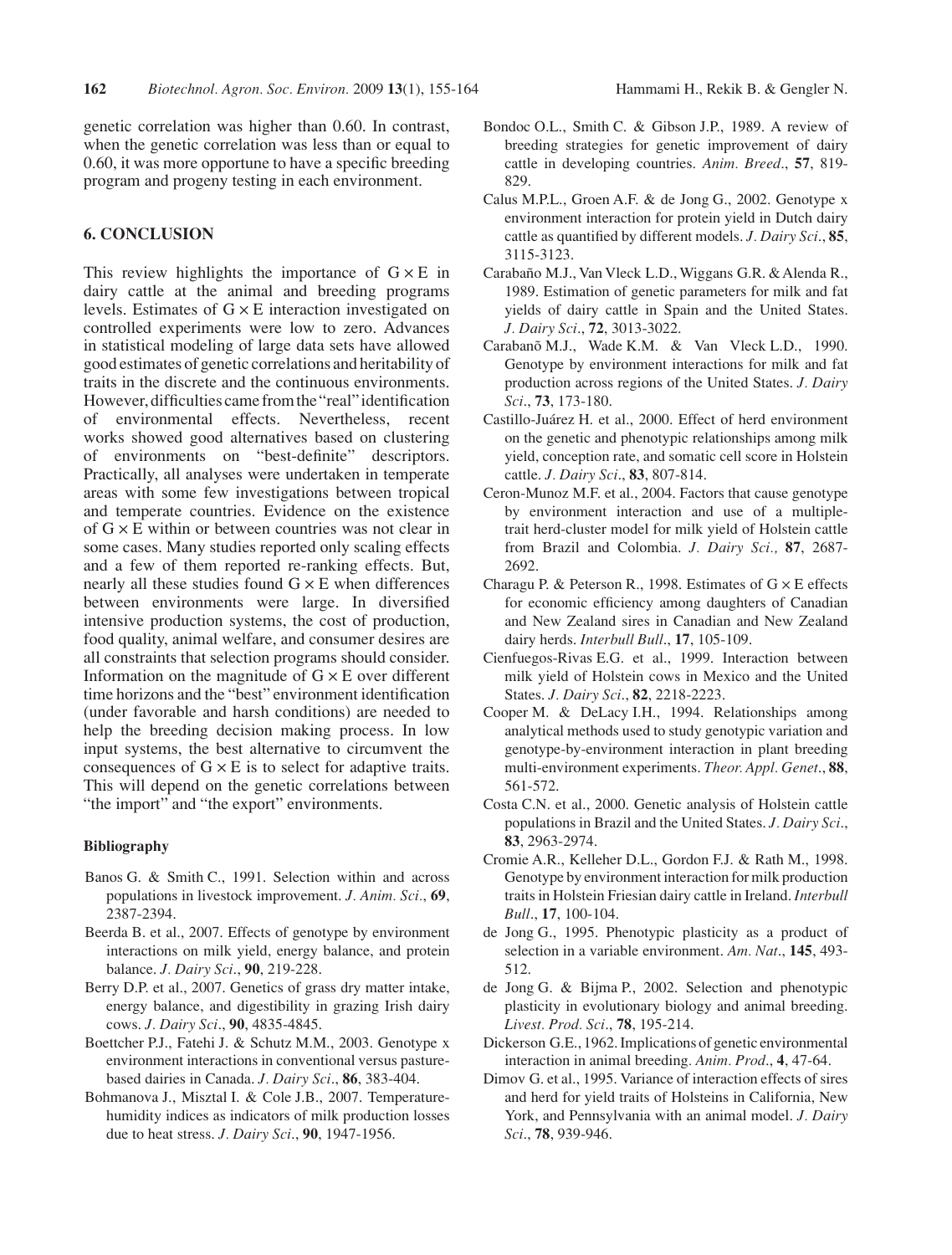Genotype by environment interaction in dairy cattle **163 163** 

- Falconer D.S., 1952. The problem of environment and selection. *Am. Nat*., **86**, 293-298.
- Falconer D.S. & Mackay T.F.C., 1996. *Introduction to quantitative genetics*. 4th ed. Harrow, UK: Longman.
- Fatehi J., Stella A., Shannon J.J. & Boettcher P.J., 2003. Genetic parameters for feet and leg traits evaluated in different environments. *J. Dairy Sci*., **86**, 661-666.
- Fikse W.F., Rekaya R. & Weigel K.A., 2003. Genotype × environment interaction for milk production in Guernsey cattle. *J. Dairy Sci*., **86**, 1821-1827.
- Fulkerson W.J., Hough G., Goddard M. & Davison T., 2000. *The productivity of Friesian cows: effects of genetic merit and level of concentrate feeding. Final Report – DAN 082*. Wollongbar, Australia: Wollongbar Agricultural Institute.
- Gernand E., Waßmuth R., von Borstel U.U. & König S., 2007. Heterogeneity of variance components for production traits in large-scale dairy farms. *Livest. Prod. Sci*., **112**, 78-89.
- Haskell M.J., Brotherstone S., Lawrence A.B. & White I.M.S., 2007. Characterization of the dairy farm environment in Great Britain and the effect of the farm environment on cow life span. *J. Dairy Sci*., **90**, 5316- 5323.
- Hayes B.J., Carrick M., Bowman P. & Goddard M.E., 2003. Genotype x environment interaction for milk production of daughters of Australian dairy sires from test-day records. *J. Dairy Sci*., **86**, 3736-3744.
- Hill W.G., Edwards M.R., Ahmed M.K.A. & Thompson R., 1983. Heritability of milk yield and composition at different levels and variability of production. *Anim. Prod*., **36**, 59-69.
- Horan B. et al., 2004. The effect of strain of Holstein-Friesian cow and feed system on reproductive performance in seasonal-calving milk production systems. *Anim. Sci*., **79**, 453-468.
- Horan B. et al., 2005. The interaction of strain of Holstein-Friesian cows and pasture-based feed systems on milk yield, body weight, and body condition score. *J. Dairy Sci*., **88**, 1231-1243.
- Horan B. et al., 2006. The effect of strain of Holstein-Friesian dairy cow on grass intake and milk production in various pasture-based systems. *Anim. Sci*., **82**, 435-444.
- James J.W., 1961. Selection in two environments. *Heredity*, **16**, 145-152.
- Kirkpatrick M. & Heckman N., 1989. A quantitative genetic model for growth, shape, reaction norms, and other infinite-dimensional characters. *J. Math. Biol*., **27**, 429- 450.
- Kolmodin R.E. et al., 2002. Genotype by environment interaction in Nordic dairy cattle studied using reaction norms. *Acta Agric. Scand. A Anim. Sci.*, **52**, 11-24.
- Kolver E.S. et al., 2002. Total mixed rations *versus* pasture diets: evidence for a genotype x diet interaction in dairy cow performance. *Proc. N.Z. Soc. Anim. Prod*., **62**, 246- 251.
- König S., Dietl G., Raeder I. & Swalve H.H., 2005. Genetic relationships for dairy performance between large-scale and small-scale farm conditions. *J. Dairy Sci*., **88**, 4087- 4096.
- Lin C.Y. & Togashi K., 2002. Genetic improvement in the presence of genotype by environment interaction. *Anim. Sci. J*., **73**, 3-11.
- Lohuis M.M. & Dekkers J.C.M., 1998. Merits of borderless evaluations. In: *Proceeding of the 6<sup>th</sup> world congress on genetics applied to livestock production, January 11-16, 1998, Armidale, Australia*, 169-172.
- Macdonald K.A. et al., 2007. A comparison of three strains of Holstein-Friesian cows grazed on pasture: growth, development, and puberty. *J. Dairy Sci*., **90**, 3993- 4003.
- McCarthy S. et al., 2007a. Influence of Holstein-Friesian strain and feed system on body weight and body condition score lactation profiles. *J. Dairy Sci*., **90**, 1859-1869.
- McCarthy S. et al., 2007b. Effect of strain of Holstein-Friesian and feed system on udder health and milking characteristics. *Livest. Prod. Sci*., **107**, 19-28.
- Meuwissen T.H.E., de Jong G. & Engel B., 1996. Joint estimation of breeding values and heterogeneous variances of large data files. *J. Dairy Sci*., **79**, 310-316.
- Mulder H.A., 2007. *Methods to optimize livestock breeding programs with genotype by environment interaction and genetic heterogeneity of environmental variance*. PhD thesis: Wageningen University (The Netherlands).
- Nauta W.J., Veerkamp R.F., Brascamp E.W. & Bovenhuis H., 2006. Genotype by environment interaction for milk production traits between organic and conventional dairy cattle production in The Netherlands. *J. Dairy Sci*., **89**, 2729-2737.
- Ojango J.M.K. & Pollot G.E., 2002. The relationship between Holstein bull breeding values for milk yield derived in both the UK and Kenya. *Livest. Prod. Sci*., **74**, 1-12.
- Oseni S., Misztal I., Tsuruta S. & Rekaya R., 2004. Genetic components of days open under heat stress. *J. Dairy Sci*., **87**, 3022-3028.
- Ouweltjes W. et al., 2007. Effects of management and genetics on udder health and milk composition in dairy cows. *J. Dairy Sci*., **90**, 229-238.
- Powell R.L. & Sieber M., 1994. The origin of the world's best sires. *Holstein Friesian J*., **June**, 427-440.
- Pryce J.E., Nielson B.L., Veerkamp R.F. & Simm G., 1999. Genotype and feeding system effects and interactions for health and fertility traits in dairy cattle. *Livest. Prod. Sci*., **57**, 193-201.
- Raffrenato E. et al., 2003. Genotype by environment interaction for yield and somatic cell score with alternative environmental definitions. *J. Dairy Sci*., **86**, 2470-2479.
- Ravagnolo O., Misztal I. & Hoogenboom G., 2000. Genetic component of heat stress in dairy cattle, development of heat index function. *J. Dairy Sci*., **83**, 2120-2125.